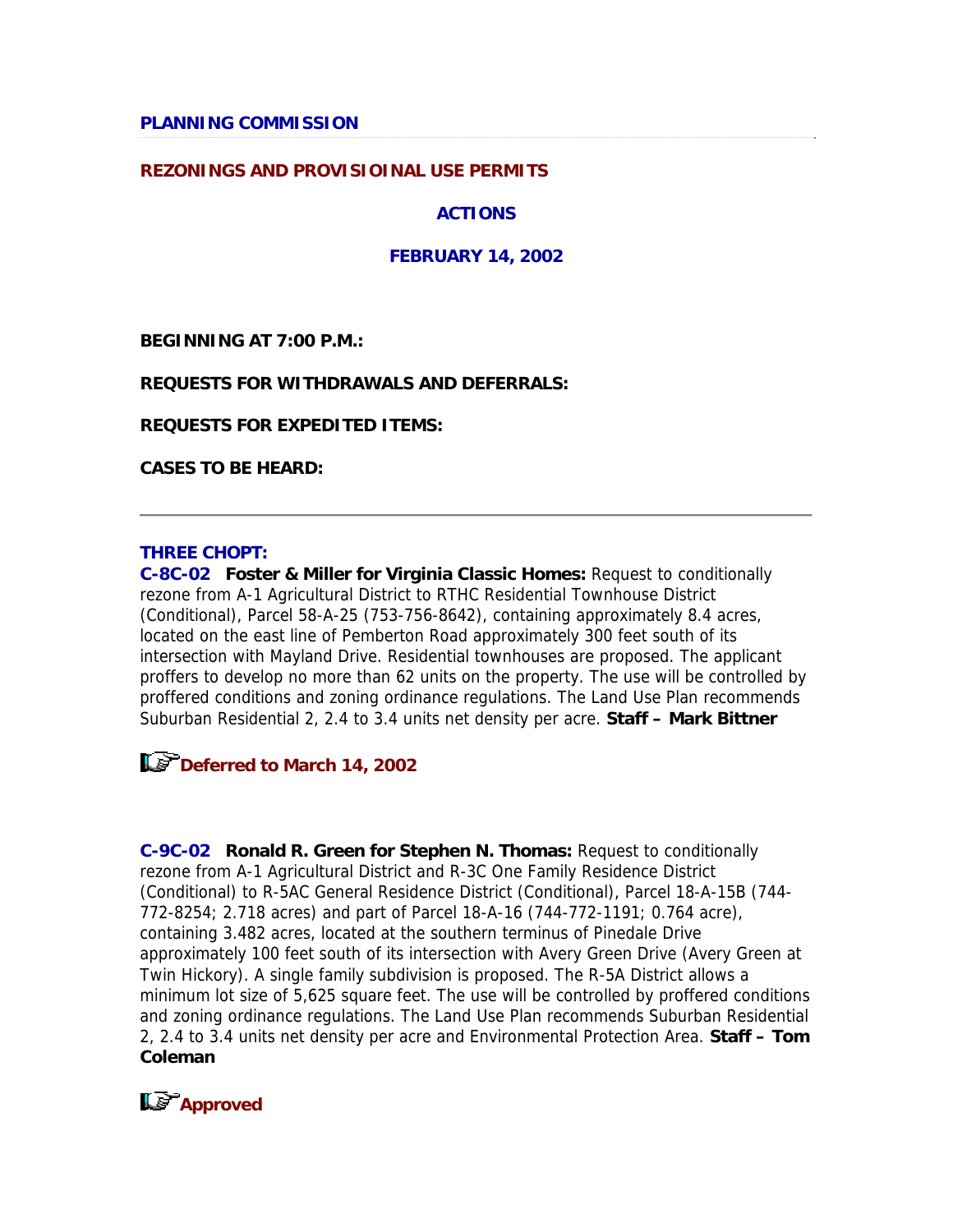#### **TUCKAHOE:**

### **Deferred from the January 10, 2002 Meeting:**

**P-21-01 Sprint PCS:** Request for a provisional use permit under Sections 24-95(a) and 24-122.1 of Chapter 24 of the County Code in order to construct and operate a 135' communication tower and related equipment on part of Parcel 100-A-65 (753-740-8228) (8611 Henrico Avenue), containing 851 square feet, located at the southeast intersection of Henrico Avenue and Ridge Road. The existing zoning is R-3 One Family Residence District. The Land Use Plan recommends Government. **Staff – Tom Coleman**

**Deferred to March 14, 2002** 

#### **Deferred from the January 10, 2002 Meeting:**

**P-1-02 Wes Blatter for VoiceStream Wireless:** Request for a provisional use permit under Sections 24-95(a) and 24-122.1 of Chapter 24 of the County Code in order to construct and operate a 175 foot telecommunications tower and related equipment on part of Parcel 88-A-28 (736-743-5917), containing 2,500 square feet, located approximately 150 feet to the rear of (west of) the Merchant Square Shopping Center along Westbriar Drive. The existing zoning is C-1 Conservation District. The Land Use Plan recommends Open Space/Recreation. **Staff – Tom Coleman**

# **I***S* withdrawn

#### **Deferred from the January 10, 2002 Meeting:**

**C-1C-02 Henry A. Shield:** Request to amend proffered conditions accepted with rezoning case C-72C-89, on Parcels 99-14-A-2 (745-739-0596), 9 (744-739-8744), 29 (744-739-0693), 38 (744-740-7611), and 22 (744-739-1642), containing 2.9 acres, located south of Derbyshire Road in the Gaslight Subdivision at 9504 Gaslight Court; 9600 Gaslight Place; 9632 Gaslight Place; 516 Gaslight Drive; and 412 Gaslight Terrace. The amendment is related to the types of roofing materials allowed. The property is zoned R-2C One Family Residence District (Conditional). The Land Use Plan recommends Suburban Residential 1, 1.0 to 2.4 units net density per acre. **Staff – Lee Householder (Expedited agenda requested.)**

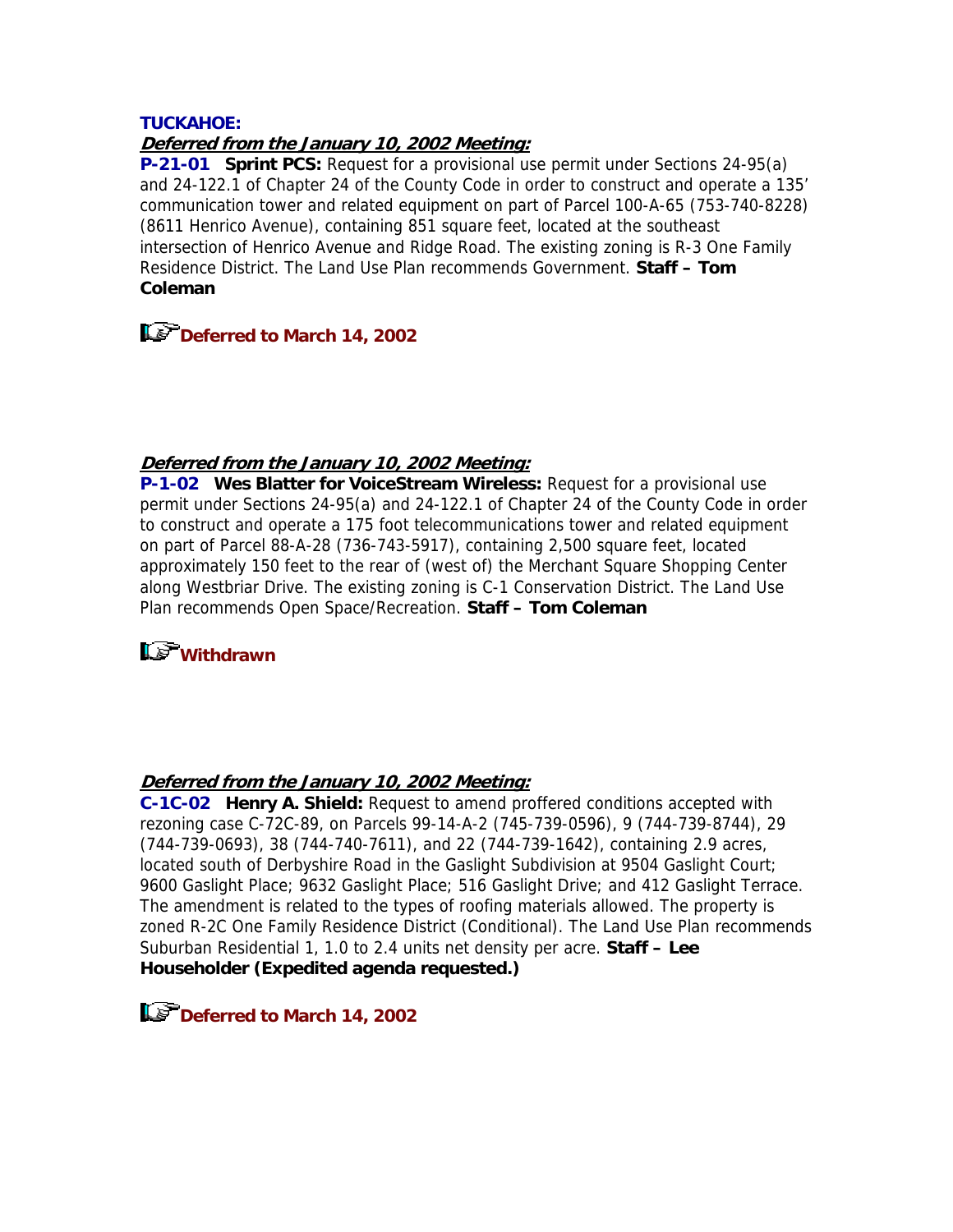### **Deferred from the January 10, 2002 Meeting:**

**C-2C-02 Charles W. Tiller for LLC Capitol City Properties:** Request to conditionally rezone from A-1 Agricultural District to R-2AC One Family Residence District (Conditional), Parcel 57-A-3 (741-756-4435), containing 5.236 acres, located on the south line of Church Road at its intersection with Oak Point Lane. A single-family residential subdivision is proposed. The R-2A District allows a minimum lot size of 13,500 square feet. The use will be controlled by proffered conditions and zoning ordinance regulations. The Land Use Plan recommends Suburban Residential 1, 1.0 to 2.4 units net density per acre. **Staff – Lee Householder**

# **Ls** Approved

#### **VARINA:**

#### **Deferred from the October 11, 2001 Meeting:**

**P-14-01 VoiceStream Wireless:** Request for a provisional use permit under Sections 24-95(a) and 24-122.1 of Chapter 24 of the County Code in order to construct and operate a 195' telecommunications tower and related equipment on part of Parcel 165-A-74A (838-717-3044), containing 10,000 square feet (0.223 acre) located on the east side of Drybridge Court, west side of I-295, and north side of the Southern Railroad right-of-way. The existing zoning is A-1 Agricultural District. The Land Use Plan recommends Planned Industry. The site is also in the Airport Safety Overlay District. Staff – Tom Coleman (Withdrawn by the applicant.)

# **Withdrawn**

#### **Deferred from the October 11, 2001 Meeting:**

**P-15-01 VoiceStream Wireless:** Request for a provisional use permit under Sections 24-95(a) and 24-122.1 of Chapter 24 of the County Code in order to construct and operate a 138' telecommunications tower and related equipment on part of Parcel 206-A-43 (830-699-2850), containing 2,500 square feet (0.057 acre), located at the southeast intersection of I-295 and Charles City Place (4029 Charles City Place). The existing zoning is A-1 Agricultural District. The Land Use Plan recommends Rural Residential, up to 1.0 units net density per acre. The site is also in the Airport Safety Overlay District. Staff – Tom Coleman (Withdrawn by the applicant.)

# **Withdrawn**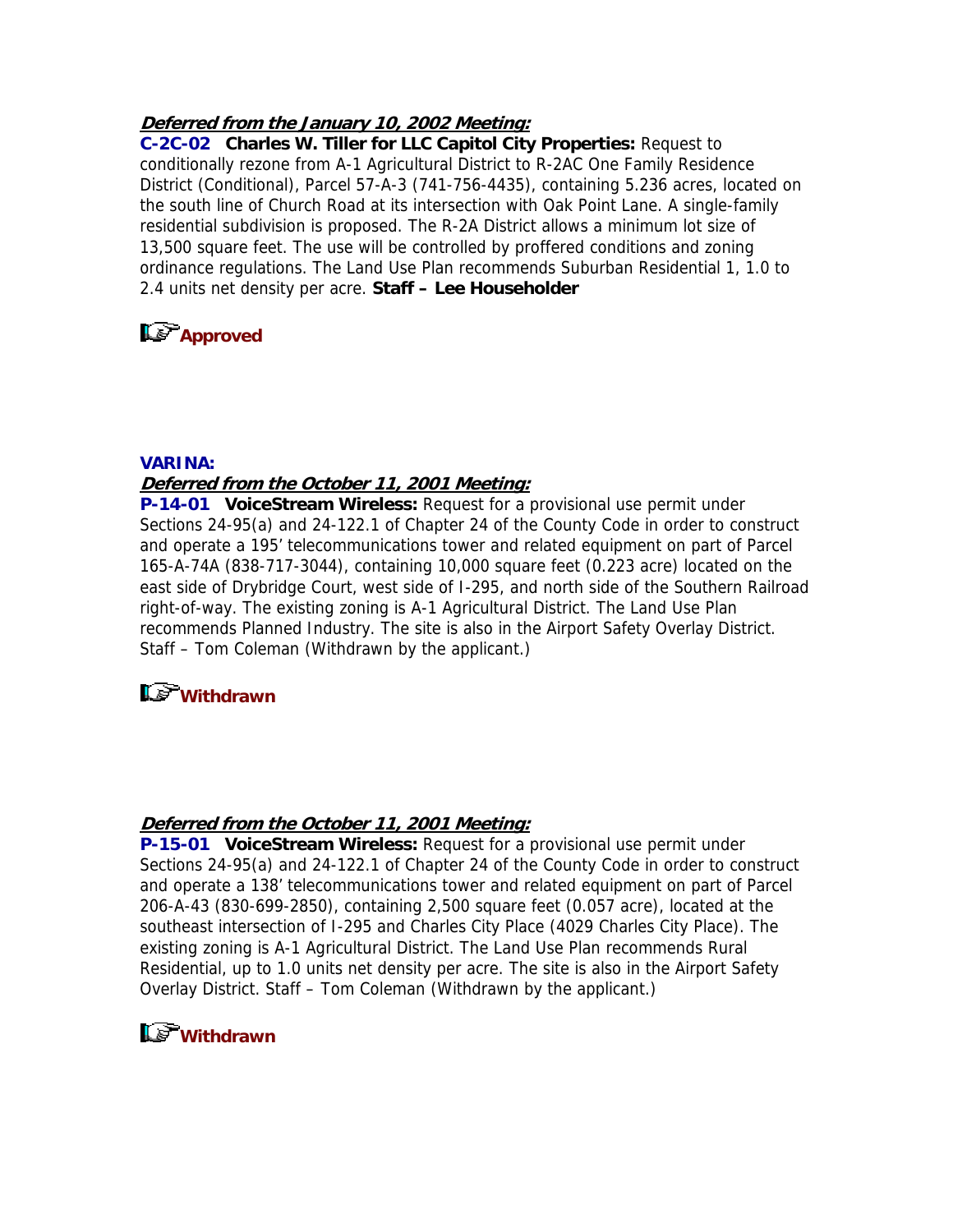### **Deferred from the October 11, 2001 Meeting:**

**P-16-01 VoiceStream Wireless:** Request for a provisional use permit under Sections 24-95(a) and 24-122.1 of Chapter 24 of the County Code in order to construct and operate a 195' telecommunications tower and related equipment on part of Parcel 277-A-7 (820-671-3920), containing 10,000 square feet (0.223 acre), located on the south side of Old Varina Road near the southeast intersection of I-295 and Varina Road. The existing zoning is A-1 Agricultural District. The Land Use Plan recommends Prime Agriculture. The site is also in the Airport Safety Overlay District. Staff – Tom Coleman (Withdrawn by the applicant.)

# **Withdrawn**

### **Deferred from the January 10, 2002 Meeting:**

**P-19-01 Wes Blatter for VoiceStream Wireless:** Request for a provisional use permit under Sections 24-95(a) and 24-122.1 of Chapter 24 of the County Code in order to construct and operate a 165' telecommunications tower and related equipment on part of Parcel 191-A-17 (799-702-8496), containing 10,000 square feet (0.223 acre) located at 6535 Barksdale Road approximately 1,200 feet north of Kukymuth Road. The existing zoning is A-1 Agricultural District. The Land Use Plan recommends Suburban Residential 1, 1.0 to 2.4 units net density per acre. **Staff – Tom Coleman**

# **Deferred to March 14, 2002**

#### **Deferred from December 13, 2001 Meeting:**

**C-58C-01 Andrew M. Condlin for Martin J. Bannister/Luke O. Bannister, Sr.:** Request to amend proffered conditions accepted with rezoning case C-74C-98, on part of Parcel 140-A-45 (805-725-9880), containing approximately 7.77 acres, located on the east line of Creighton Road approximately 1,600 feet northeast of Caddie Lane. The amendment is related to Proffer 9, home frontage on Creighton Road and landscape buffers. The Land Use Plan recommends Suburban Residential 1, 1.0 to 2.4 units net density per acre, and Environmental Protection Area. Part of the site is also in the Airport Safety Overlay District. **Staff – Lee Householder**

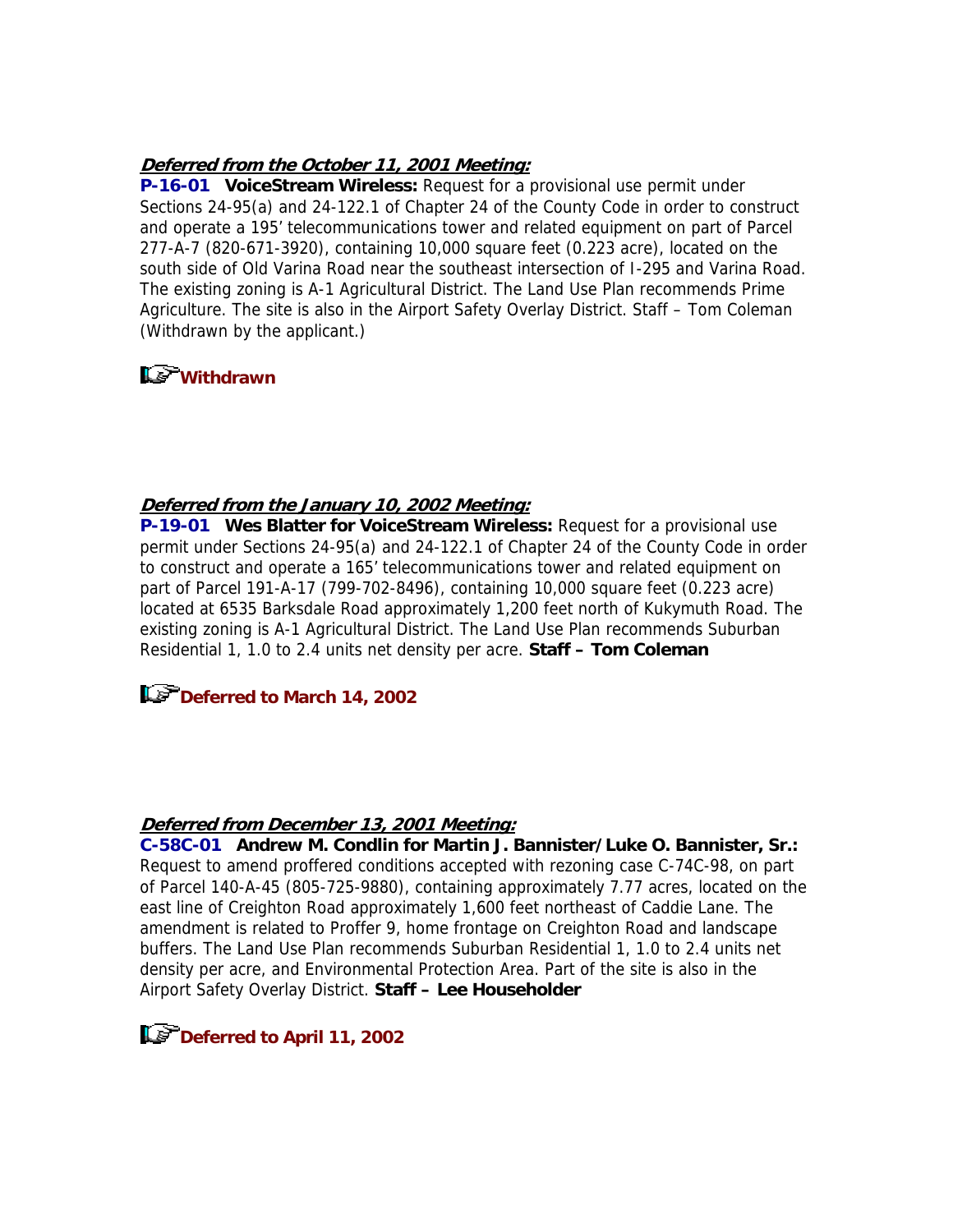### **Deferred from the December 13, 2001 Meeting:**

**C-65C-01 Robert L. Stout for Roberta J. Holt:** Request to conditionally rezone from A-1 Agricultural District to R-3C One Family Residence District, part of Parcel 192- A-5 (805-705-6565), containing approximately 3.9 acres, located on the south line of Old Oakland Road approximately 190 feet west of Oakvale Street. A single family residential subdivision is proposed. The applicant proffers no more than four (4) residential lots will be developed on the property. The Land Use Plan recommends Suburban Residential 1, 1.0 to 2.4, units net density per acre. **Staff – Lee Householder**



### **Deferred from the January 10, 2002 Meeting:**

**C-3-02 E. Montgomery Thomson:** Request to rezone from A-1 Agricultural District to M-1 Light Industrial District, Parcel 172-2-1-4B (812-712-0438) (1.0 acre) and part of Parcel 172-A-5 (811-712-7547) (7.9 acres), containing 8.9 acres, located approximately 75 feet west of Brighton Road, 500 feet north of Charles City Road, and approximately 655 feet west of the intersection of Klockner and Sarellen Roads. A Light Industrial facility is proposed. The use will be controlled by zoning ordinance regulations. The Land Use Plan recommends Planned Industrial. The site is also in the Airport Safety Overlay District. **Staff – Tom Coleman**

# **Withdrawn**

#### **BROOKLAND:**

### **Deferred from the December 13, 2001 Meeting:**

**C-71C-01 Jeffrey W. Soden:** Request to conditionally rezone from A-1 Agricultural District to R-2C One Family Residence District (Conditional), Parcels 30-A-56 (765-767- 3218) and 58 (764-767-8114) and part of Parcel 30-A-57 (765-767-0848), containing 14.34 acres, located on the northwest line of Courtney Road approximately 500 feet southwest of Lakewood Road. A single family residential subdivision is proposed. The R-2 District allows a minimum lot size of 18,000 square feet. The Land Use Plan recommends Suburban Residential 1, 1.0 to 2.4 units net density per acre. **Staff –Mark Bittner**

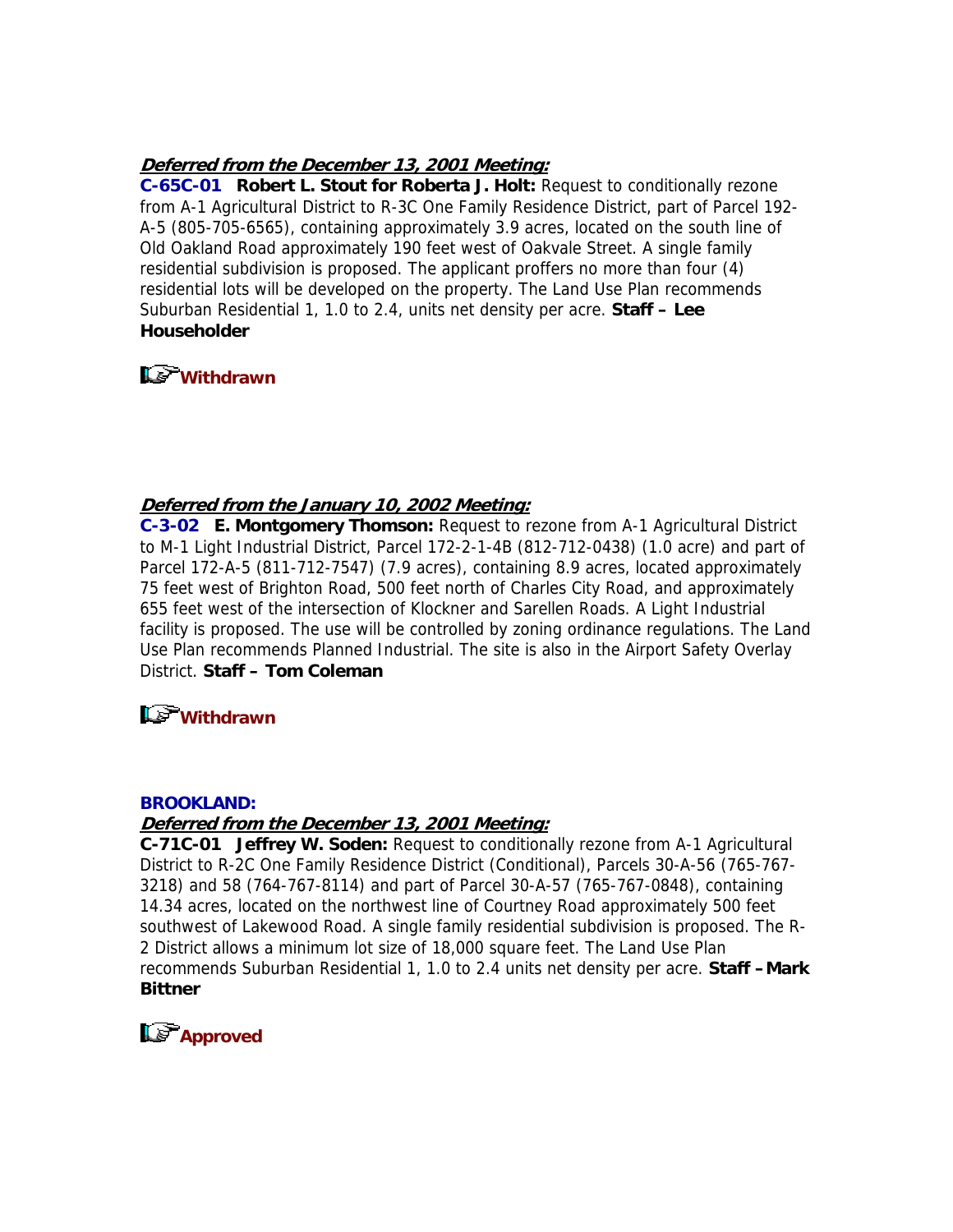**C-10C-02 Robert M. Atack:** Request to conditionally rezone from R-2AC One Family Residence District (Conditional) to R-5AC General Residence District (Conditional), Parcel 50-A-20A (763-761-9181) and part of Parcel 40-A-24A (766-762-1042), containing 55.755 acres, located between the Brittany and Courtney subdivisions at the intersection of Staples Mill Road (State Route 33) and Attems Way and on the north line of Hungary Road approximately 900 feet east of its intersection with Walton Farms Drive. A single family residential subdivision is proposed. The applicant proffers a minimum lot size of 6,000 square feet. The use will be controlled by proffered conditions and zoning ordinance regulations. The Land Use Plan recommends Suburban Residential 1, 1.0 to 2.4 units net density per acre. **Staff – Lee Householder**

# **Deferred to March 14, 2002**

#### **FAIRFIELD:**

#### **Deferred from the December 13, 2001 Meeting:**

**C-61C-01 Robert M. Atack:** Request to conditionally rezone from A-1 Agricultural District to RTHC Residential Townhouse District (Conditional), Parcel 32-A-8N (776-766- 2494) and 9 (776-765-5797), containing 7.9 acres, located at the southeast intersection of Woodman Road and Mountain Road. Residential townhouses for sale are proposed. The densities in the RTH District cannot exceed nine (9) units per acre. The Land Use Plan recommends Office. **Staff – Lee Householder**

# **Approved**

**C-5C-02 Jack R. Wilson, III for Westminster-Canterbury:** Request to rezone from O-3 Office District and B-2 Business District to R-6 General Residence District (Conditional), Parcels 95-A-6 (784-743-1124) and 7 (784-743-6204), containing 20.34 acres, located on the southeast line of Interstate 95 and the north line of Westbrook Avenue approximately 1,100 feet east of the intersection of the Interstate 95 ramp and Westbrook Avenue and approximately 1,119 feet west of Brook Road (U. S. Route 1). A nursing home/life care facility is proposed. The R-6 District allows a density up to 19.8 units per acre. The use will be controlled by proffered conditions and zoning ordinance regulations. The Land Use Plan recommends Semi-Public. **Staff –Mark Bittner**